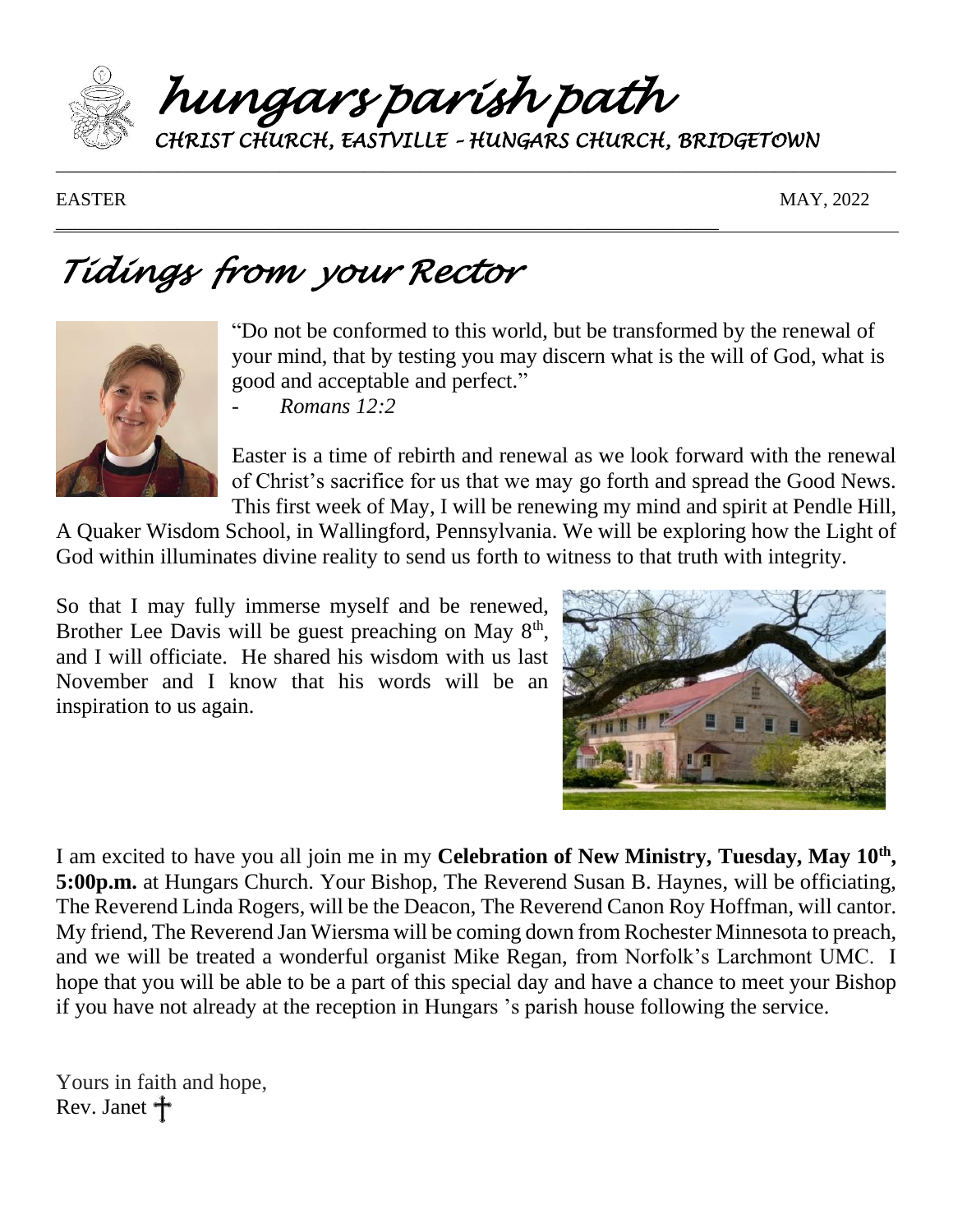# **OUTREACH COMMITTEE**

The Outreach Committee researches ways to use the financial resources that are budgeted by the vestries of Hungars Cure. We also seek opportunities to use the time and talents of our parish members. There are recurring events, such as the Exmore Soup Kitchen, Dos Santos work, and the Red Cross Blood Drive. We use our monthly meetings to discuss needs and explore means to help neighbors in our community.

### **Next Red Cross Blood Drive**



*Thursday, May 5th* , from 1 pm – 6 pm, we will have our semiannual blood drive. *There are still spaces for blood donors,* but you must register

in advance. Register online at RedCrossBlood.org, location Hungars, or contact Sue Thatcher for more information. *(757-678-6947) suethatcher1@gmail.com*

### **Exmore Soup Kitchen**

Hungars Cure has 4 teams who take turns providing one meal each month. If you're interested in helping,



more team members are always welcome. If you're not a chef but would like to offer occasional help, the soup kitchen would welcome your help with serving and/or with clean-up on Wednesdays. Please contact Nancy Gonzalez *(nancyg3161@verizon.net or 757-678-7562)* or Megan Rose-Jensen *(rosejensenm@gmail.com or 757-442-3927).*

### **Welcome Visitors**

Several people are working on ways to make visitors feel welcome when they attend services at Hungars and Christ Church. Tom Gonzalez has been working on creating a welcome booklet that introduces visitors to each church. Gloria Colgan has been putting together bags of gifts and quiet activities for small children who attend church, which can be offered to families by the ushers.

#### **Teacher Appreciation Week**



May 2<sup>nd</sup> Diane Crockett is making arrangements for our Cure to provide lunch for teachers and staff at Kiptopeke Elementary School.

#### **EMS Appreciation Week.**

On May  $17<sup>th</sup>$ , we'll be supplying lunch to EMS providers to celebrate them.

### **Arts and Craft Supplies**

During the month of May our congregations are invited to donate (using the collection bins in each church) for the 2 local summer camps that provide so many good opportunities for children and for special populations. Both Camp Silver Beach and Camp Occohannock on the Bay maintain wish lists via Amazon if you care to look at them for ideas. (Please visit [https://bit.ly/OOTBWishlist\)](https://bit.ly/OOTBWishlist) Some suggestions are:

> Construction paper Boxes of crayons and markers Pipe cleaners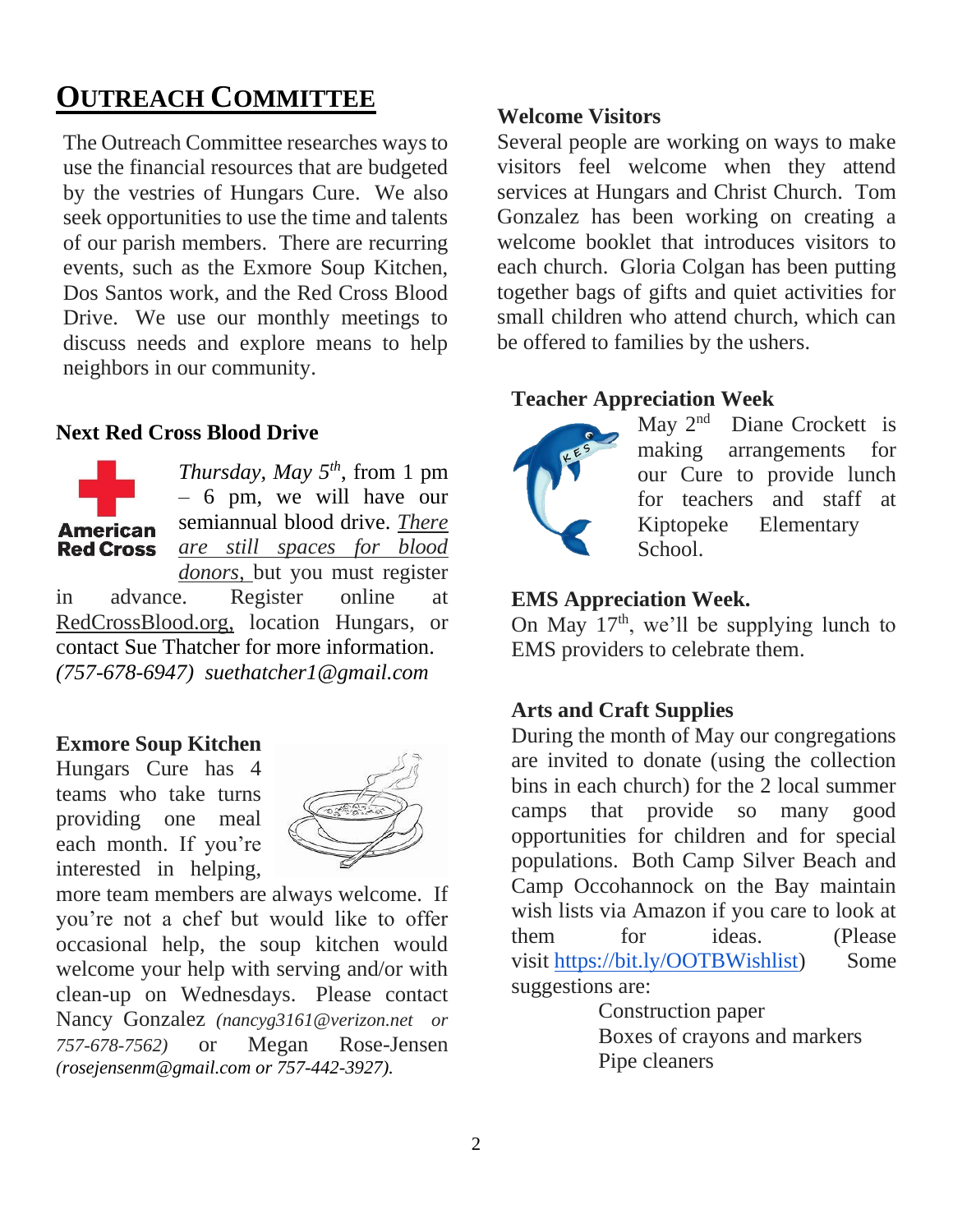### **The Citadel (a***.k.a Heritage Hall***)**



Ruth Gates, the activity director, will be speaking with us on Sunday, May  $29<sup>th</sup>$  - the fifth Sunday in May.

We are tentatively planning a "Christmas

in July" collection of small gifts for residents during June.

Ruth has told us that a simple worship service offered on regular basis with familiar music for residents –is very wanted and needed. Please contact Nancy Gonzalez *(nancyg3161@verizon.net or 757-678-7562)* with ideas and/or interest in participation.

# **THRIFT STORE UPDATE**



You shared your opinions by email, by voice mail, by completing the survey, and in person. The consensus is an

overall affirmation of the Thrift Store Ministry, coupled with a few concerns about the Cure owning a building, and the associated costs with operating a building. Now that we have collected your opinions, the Thrift Store Task Force will continue to investigate options for housing the ministry. We will be back in touch as soon as we have news to share. Please continue to share your ideas with us. Thank you!

*-Dixon Leatherbury and Susan Harris*

# **MEDI TASK FORCE**



As many of you know our Task Force has been hard at work creating a church directory that includes pictures and contact information for most of our active parishioners. We have been able to

do all of this without using an outside company. The last directory was done in the early 90's and we used a photography company. Many of us purchased photo packages which offset the price of producing the directory. With this Covid climate and our financial situation, we felt doing this ourselves was the best method and we had the ability to do so.

We have been clicking pictures with our iPhones since October and meeting together to figure out the best method to produce the directory. Our own, *Sarah Morgan* is an experienced commercial artist and volunteered to put it together for us.

The price of the directory will be \$10 to cover the printing costs without adding to the Cure expenses. More information will be sent as we get closer to completion. Thank you for all your cooperation with picture taking and contact updating!

*- Mary Floyd Media Task Force Chair*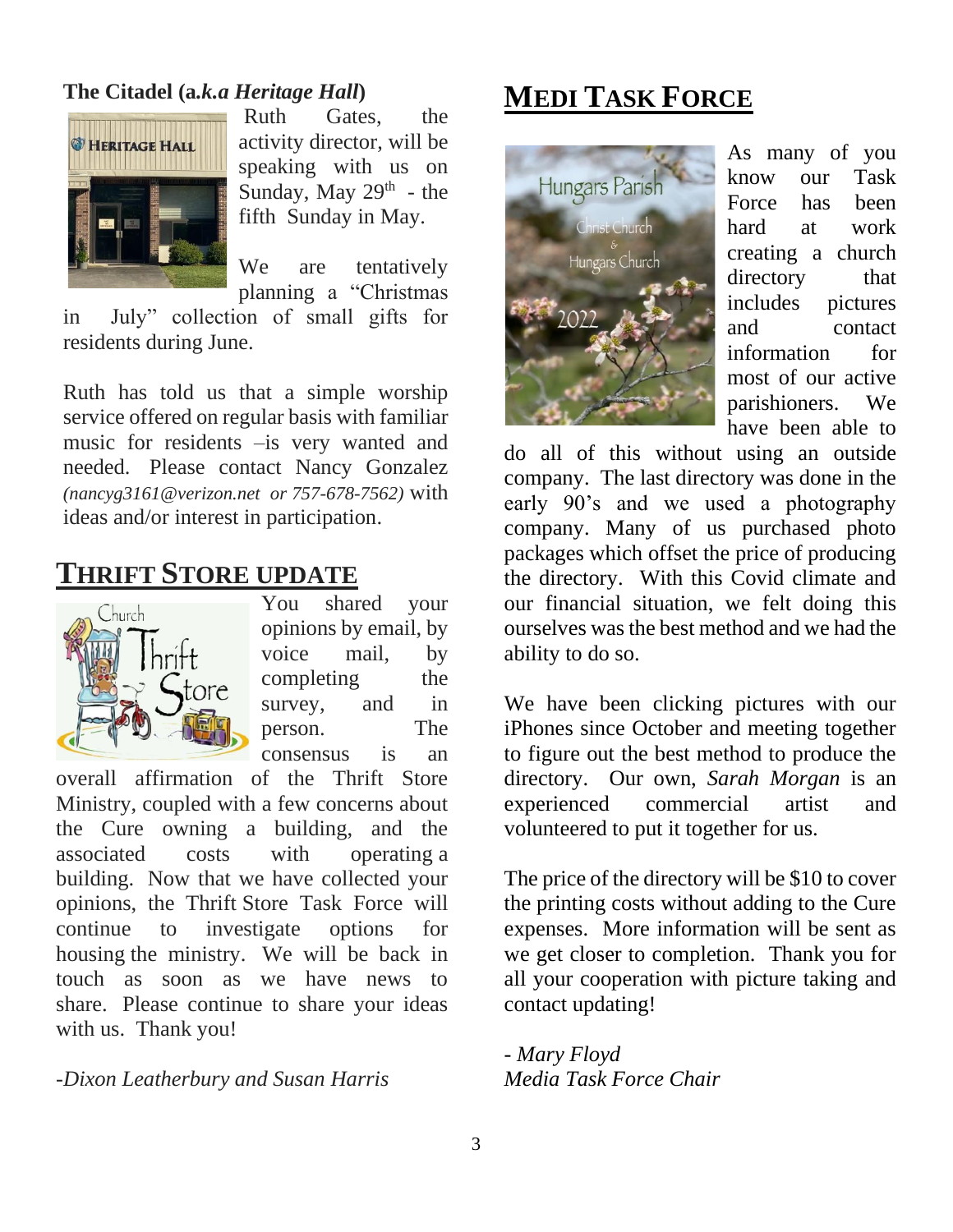### **CELEBRATION OF NEW MINISTRY**



Please join us Tuesday, *May 10, 5:00 p.m.* at Hungars Church as Bishop Susan Haynes officiates to install Reverend Janet Wheelock as our new rector.

Come and support her as she has supported us this past year. Let us build this relationship to the glory of God and continue to reach out into the community with Christ's love of the Eastern Shore.

# **WORSHIP MUSIC**

*It takes a Village to find a new minister of music!*



We are still working diligently to cover the worship services at Hungars and Christ Church.

A special thank you to all that have helped us out, Don Ruthig, Jerry Freund, Elle Gordon, Lee Jordan Anders, Arianna Ship, and Carlo Balmoria.

WE NEED YOUR HELP! If you have friends at other churches or musical venues, please send us referrals! This includes music friends in the Tidewater area, churches, colleges, etc,. We would be so grateful for names to follow up on.

Please keep the music and our worship in your prayers in both churches.



The Orchestra of the Eastern Shore will perform its final concert of this season on *May 15th at 4:00 pm* at Hungars Episcopal Church in Bridgetown. The concert, entitled **Classical Sensibility,** will include: Boccherini's Symphony No. 1 in D Major; Respighi 's Balletto from Ancient Airs and Dances; Mendelssohn's String Sinfonia No. 2 in D Major, and Skoryk's Melody. The final piece will be Mozart's Piano Concerto No. 23 in A Major featuring Lee Jordan-Anders as soloist. Admission is free however donations are appreciated.

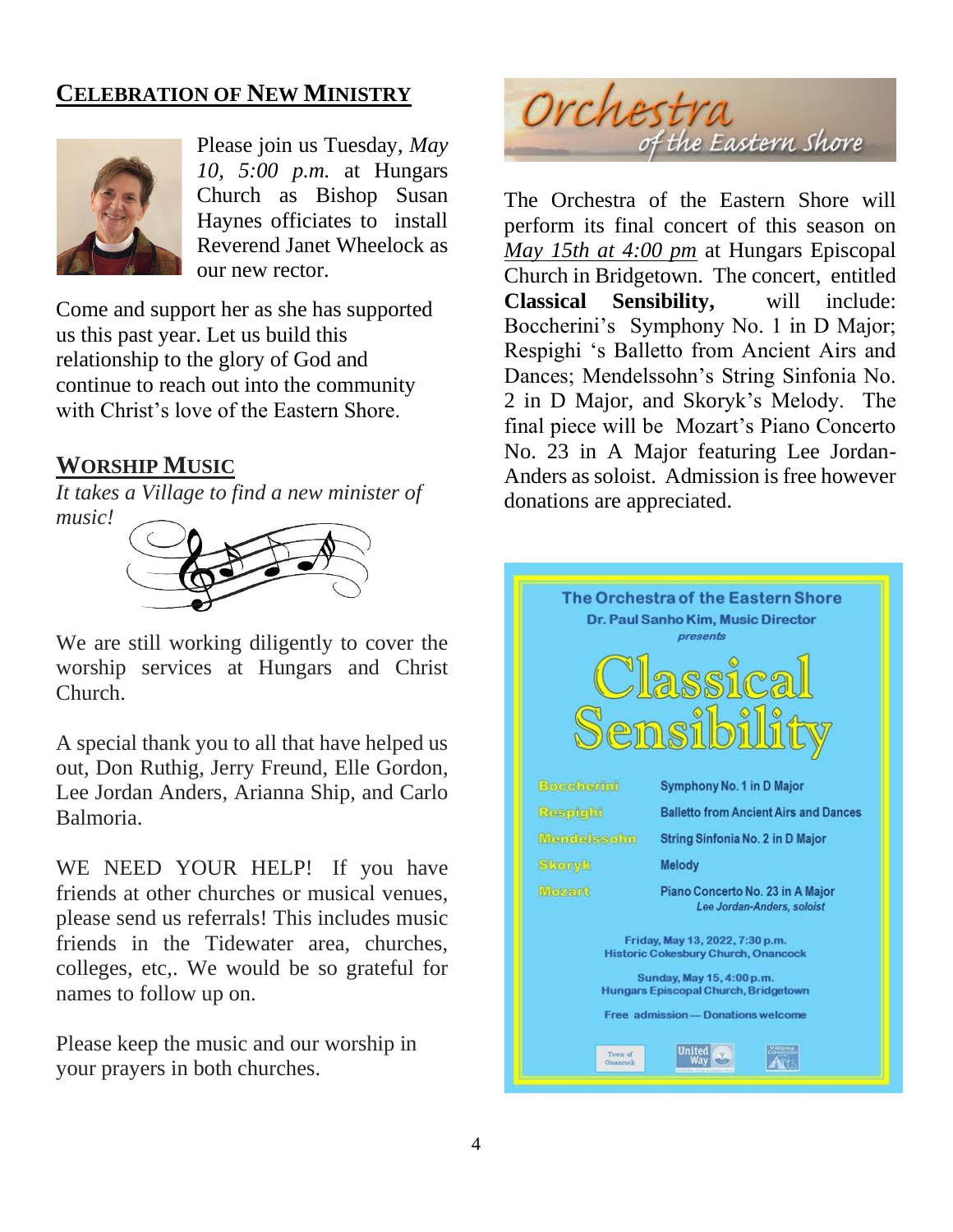# **CHRIST CHURCH WORSHIP CANDLES**



The worship candles at Christ Church are in poor condition and in need of replacement. Nobody seems to know how long the candles have been in use, but they are leaking, look shabby and are

discolored. The candles are expensive to replace; 15 inch candle is \$80 each and an 11 inch candle is \$65 each. We are asking for contributions from the Christ Church congregation to help augment this expense. We will be listing the donations in the June Parish Path newsletter. Please give prayerful consideration for a donation in whatever amount you fell moved to give.

*- Thank you, Altar Guild*

*Please mail donations to* Christ Church P.O. Box 367, Eastville, VA 23347

Memo: Candles *Please include a note if you would like this to be in memory of anyone*

There will also be donation forms at the back of Christ Church.

| NEW ALTAR CANDLES                                                                                                                                                                                                              |
|--------------------------------------------------------------------------------------------------------------------------------------------------------------------------------------------------------------------------------|
| NEEDED Two - 15" Altar candles, \$80.75 each                                                                                                                                                                                   |
| Eight - 11" Candelabra/torch candles, \$65.45 each                                                                                                                                                                             |
| YES, I would like to contribute to the cost of the new candles.                                                                                                                                                                |
|                                                                                                                                                                                                                                |
|                                                                                                                                                                                                                                |
| In Honor of the contract of the contract of the contract of the contract of the contract of the contract of the contract of the contract of the contract of the contract of the contract of the contract of the contract of th |
|                                                                                                                                                                                                                                |
|                                                                                                                                                                                                                                |
| I wish to remain anonymous                                                                                                                                                                                                     |
| Given By Production of the Commission of the Commission of the Commission of the Commission of the Commission                                                                                                                  |
|                                                                                                                                                                                                                                |
| Put in offertory plate or mail to: Christ Church, P.O. Box 367, Eastville, VA 23347                                                                                                                                            |
| A list of Memorial / Honor gifts will be published in the June PARISH PATH                                                                                                                                                     |
|                                                                                                                                                                                                                                |

# **MOTHER'S DAY IS MAY 8 TH**



# *Saturday, May 7th at 9:00 a.m.*

Christ Church , St. Cecilia's is having a plant sale. Bring your extra plants for sale and buy some to take home.

Hungars Church will be giving out carnations to all women attending church on Mother's Day.

Prayer for Mothers

We thank you, O Lord, for the gift of Motherhood. May those blessed with children be granted the gifts of courage, perseverance and good health. May they face each new day with faith and hope in your abiding love. May all families find in the strength of your love The priceless gift of peace And so bear witness to your glory.

- Amen

5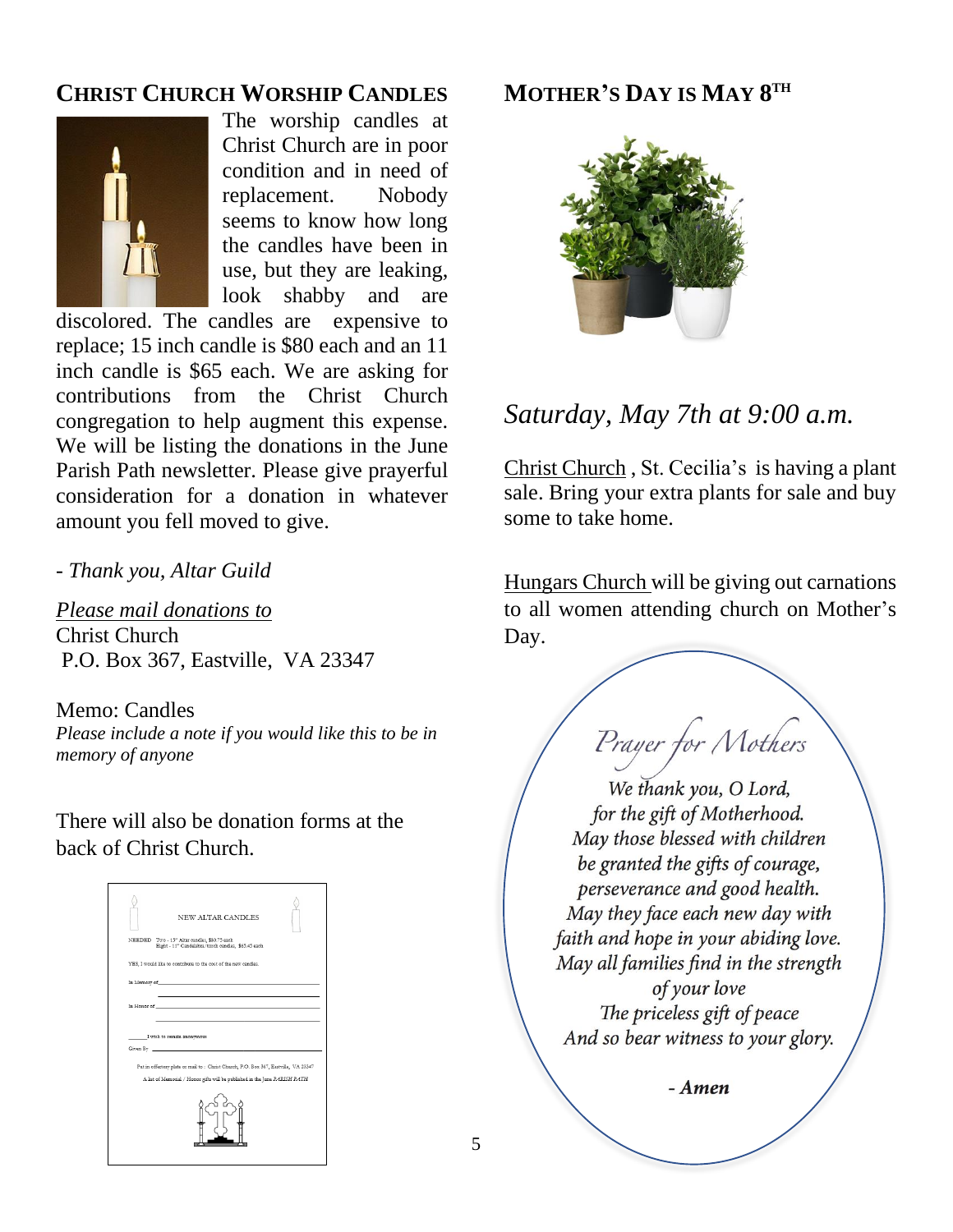

# **LATE AFTERNOON AT HUNGARS**

We parked the car and walked, I felt on hallowed ground, To where the ivy-covered walls rose straight and still. The late sun stretched its fingers, lingering until The windows lit in gold response from arch to sill.

The old pink brick laid long ago in Flemish bond

Shone warm and bright in patches of the filtering light,

The light that sifted in and out among the tombs,

And touched the names of those long gone to say goodnight.

A moment then of quacking pulse and thoughts of those

Who planned, and built, and prayed, all passing through this door.

It was as though they sat in silence to assure

That we are all a part of what has gone before.

Through the arching doorways, down the aisle they came as

We. In fancy I could see the rector rise and stand,

His hands held out in blessing, and the choir

Stood too, robed in the vestments given by Queen Anne.

I thought I heard the strains of that first organ,

Whose pipes long since the laymen melted into shot.

How many loyal to the crown forsook this parish.

Still the Revolution left it on this spot.

We turned to leave in holy mood. Our shadows

Leaped ahead like ghosts upon the floor.

The lord preserves what is His own, I thought.

It was a comfort so to think. We closed the door.

*-Katherine Roberts Wescott, Author Provided by, Claiborne Dickinson*



# **HUNGARS CURE 400TH B-DAY**

We are recruiting members to meet and plan the  $400<sup>th</sup>$  birthday founding of Hungars Cure Parish. We are focusing on activities during the weekend of Founders' Day 2023. Please come *Thursday, May12, 11:00 a.m. at Christ Church Parish House* and help us plan for this exciting time of celebration.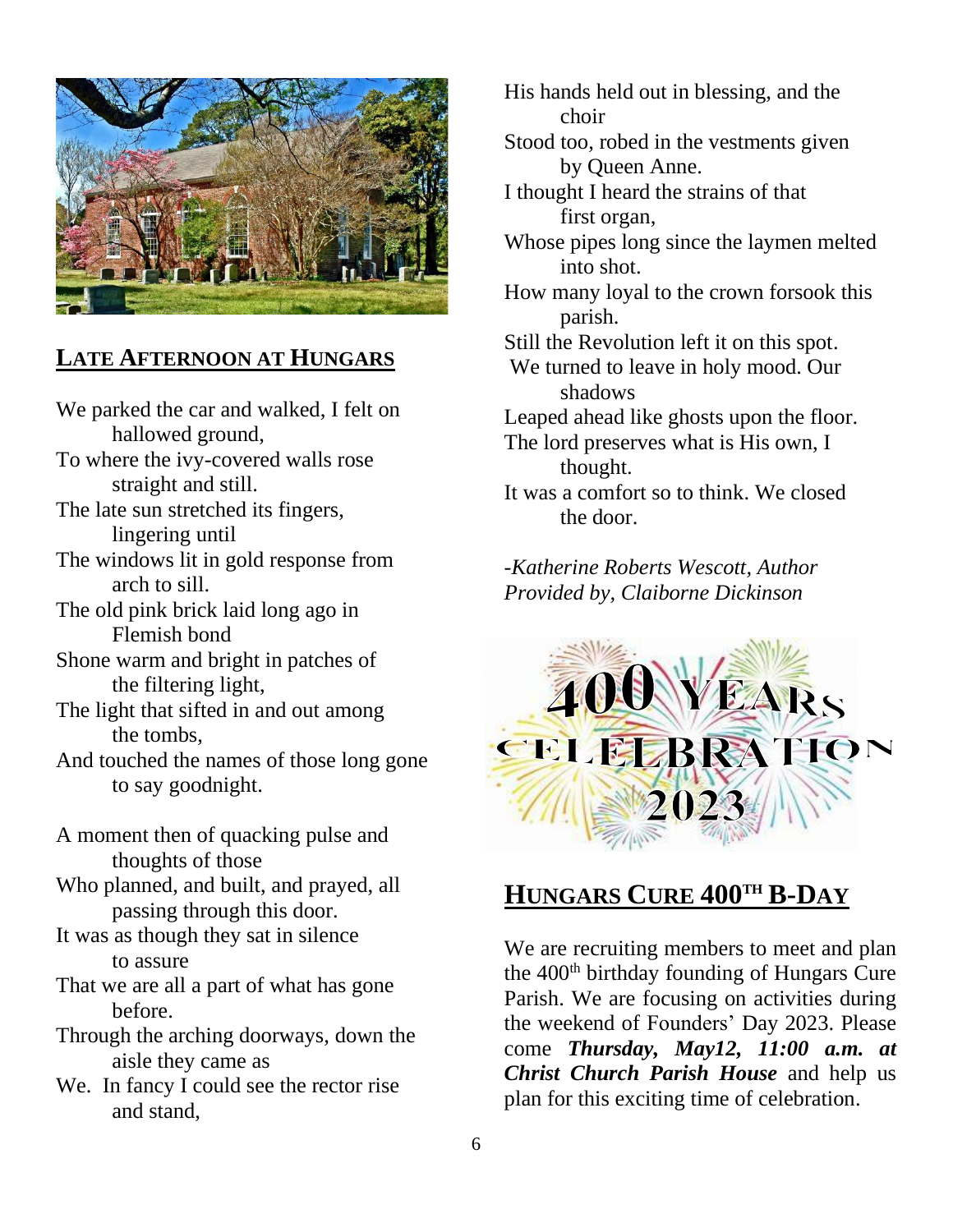

# *Prayers for Hungars Cure Parish*

George Bryan Sara Childs Craven Gloria Colgan Johnny Downing

Ronni Gallichio

Nancy Gonzalez

Tom Gonzalez

Rita Henning

John Henning

Rick Hubbard

Kathy Kutz

Elizabeth Moore

Hill Moore

Bill Robertson

Justin Smith

Mary Trower

Ron Veldhuisen

Ruth Veldhuisen

Frank Young

# *May Birthdays*

- 11 Jim Arnold
- 15 Nancy Gonzalez
- 15 Mike Rouke
- 16 Susan Enzastiga
- 22– Joan Bryan
- 30– Quincy Dix



*For changes to the prayer list, please call or email. 757-678-7837. hcparish@gmail.com*